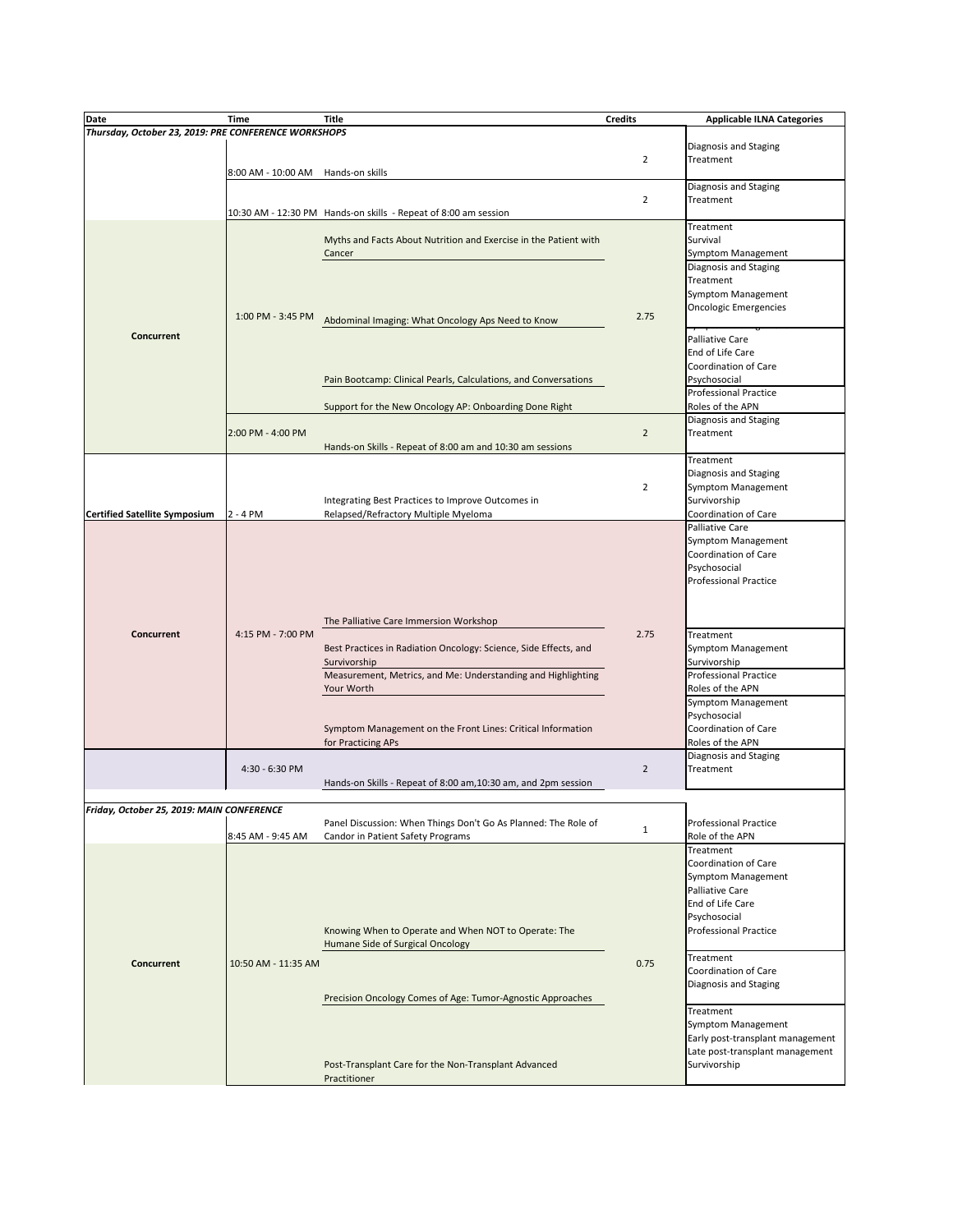|                                             |                     |                                                                                                                                                                                                                 |                | Treatment                                                                         |
|---------------------------------------------|---------------------|-----------------------------------------------------------------------------------------------------------------------------------------------------------------------------------------------------------------|----------------|-----------------------------------------------------------------------------------|
|                                             |                     |                                                                                                                                                                                                                 | $\mathbf 1$    | Diagnosis and Staging<br><b>Symptom Management</b>                                |
|                                             |                     | 11:45 AM - 12:45 PM New Drug Updates: Hematologic Malignancies<br>The Mary Pazdur Award Presentation (followed by) Keynote                                                                                      | $\mathbf 1$    | <b>Coordination of Care</b><br><b>Professional Practice</b>                       |
|                                             | 2:30 PM - 3:45 PM   | Address                                                                                                                                                                                                         |                | Role of the APN<br>Diagnosis and Staging                                          |
| <b>Concurrent</b>                           |                     | Addressing the Challenges of Aggressive Lymphoma                                                                                                                                                                | $\mathbf{1}$   | Treatment<br><b>Symptom Management</b>                                            |
|                                             |                     | 4:35 PM - 5:35 PM HER+ HER2- Breast Cancer: Recent Advances and Best Practices                                                                                                                                  |                | Diagnosis and Staging<br>Treatment                                                |
|                                             |                     |                                                                                                                                                                                                                 |                | <b>Symptom Management</b><br>Treatment<br><b>Symptom Management</b>               |
|                                             |                     | Wound Care Advances in the Oncology Setting                                                                                                                                                                     |                | <b>Coordination of Care</b>                                                       |
|                                             |                     | Expert Insights on Triple-Negative Breast Cancer: Preparing for                                                                                                                                                 |                | Treatment                                                                         |
|                                             |                     | the Next Wave of Treatments                                                                                                                                                                                     | $\overline{2}$ | Diagnosis and Staging<br><b>Symptom Management</b><br>Coordination of Care        |
| <b>Certified Dinner Symposium</b>           | 5:45 - 7:45 PM      | Creating Clarity in Metastatic Melanoma: Optimizing Treatment<br>and Improving Outcomes<br>First-Line Therapy for Metastatic Non-Small Cell Lung Cancer:<br>State-of-the-Art Targeted Therapy and Immunotherapy |                | Treatment                                                                         |
|                                             |                     |                                                                                                                                                                                                                 |                | Diagnosis and Staging<br><b>Symptom Management</b><br><b>Coordination of Care</b> |
|                                             |                     |                                                                                                                                                                                                                 |                | Treatment                                                                         |
|                                             |                     |                                                                                                                                                                                                                 |                | Diagnosis and Staging<br>Symptom Management                                       |
|                                             |                     | Total available credits for Friday:                                                                                                                                                                             |                | Coordination of Care                                                              |
| Saturday, October 26, 2019: MAIN CONFERENCE |                     |                                                                                                                                                                                                                 |                |                                                                                   |
|                                             |                     |                                                                                                                                                                                                                 | $\mathbf{1}$   | Diagnosis and Staging                                                             |
|                                             | 8:00 AM - 9:00 AM   | <b>Biomarker Bingo</b>                                                                                                                                                                                          |                | Treatment<br>Diagnosis and Staging                                                |
|                                             |                     |                                                                                                                                                                                                                 |                | Treatment                                                                         |
|                                             |                     | <b>Current and Future Directions in PARP Inhibition</b>                                                                                                                                                         |                | <b>Coordination of Care</b>                                                       |
|                                             |                     |                                                                                                                                                                                                                 |                | Treatment                                                                         |
|                                             |                     |                                                                                                                                                                                                                 |                | <b>Symptom Management</b>                                                         |
|                                             |                     |                                                                                                                                                                                                                 |                | Survivorship                                                                      |
| <b>Concurrent</b>                           | 9:15 AM - 10:15 AM  |                                                                                                                                                                                                                 | $\mathbf{1}$   | Coordination of Care                                                              |
|                                             |                     | Principles of Surgical Reconstruction in the Oncology Setting                                                                                                                                                   |                | Psychosocial<br>Diagnosis and Staging                                             |
|                                             |                     |                                                                                                                                                                                                                 |                | Treatment                                                                         |
|                                             |                     |                                                                                                                                                                                                                 |                | <b>Coordination of Care</b>                                                       |
|                                             |                     | Recent Advances in the Treatment of Newly Diagnosed Multiple                                                                                                                                                    |                | <b>Symptom Management</b>                                                         |
|                                             |                     | Myeloma                                                                                                                                                                                                         |                | Survivorship                                                                      |
|                                             |                     |                                                                                                                                                                                                                 |                | Treatment                                                                         |
|                                             |                     | Challenges of Integrating Biosimilars Into Clinical Practice                                                                                                                                                    |                | <b>Professional Practice</b><br>Role of the APN                                   |
|                                             | 11:20 AM - 12:05 PM |                                                                                                                                                                                                                 | 0.75           | Treatment                                                                         |
|                                             |                     |                                                                                                                                                                                                                 |                | <b>Symptom Management</b>                                                         |
|                                             |                     | Optimal Management of Infectious Syndromes in Patients with                                                                                                                                                     |                | Role of the APN                                                                   |
|                                             |                     | Cancer                                                                                                                                                                                                          |                |                                                                                   |
|                                             |                     |                                                                                                                                                                                                                 |                | Treatment<br><b>Symptom Management</b>                                            |
|                                             |                     |                                                                                                                                                                                                                 |                |                                                                                   |
|                                             | 1:50 PM - 2:50 PM   | Immune Checkpoint Inhibitor-Based Therapy as a Backbone in<br><b>Cancer Treatment</b>                                                                                                                           | 1              |                                                                                   |
|                                             |                     |                                                                                                                                                                                                                 |                | Treatment                                                                         |
|                                             |                     | Managing Post-Operative Complications in the Surgical Oncology                                                                                                                                                  |                | <b>Symptom Management</b>                                                         |
|                                             |                     | Patient                                                                                                                                                                                                         |                | Psychosocial                                                                      |
|                                             | 3:50 PM - 4:50 PM   | Gero-Oncology Advanced Practice: Age Friendly Foundations of                                                                                                                                                    | $\mathbf{1}$   | <b>Professional Practice</b>                                                      |
| <b>Concurrent</b>                           |                     | <b>Quality Care for Older People</b>                                                                                                                                                                            |                | Roles of the APN                                                                  |
|                                             |                     |                                                                                                                                                                                                                 |                | Treatment                                                                         |
|                                             |                     | Adoptive Cell Therapies: Keeping Pace with New and Emerging                                                                                                                                                     |                | <b>Symptom Management</b>                                                         |
|                                             |                     | Advances                                                                                                                                                                                                        |                | <b>Oncologic Emergencies</b>                                                      |
|                                             |                     | Improving Outcomes in HER2+ Breast Cancer: Analysis and                                                                                                                                                         |                | Diagnosis and Staging                                                             |
|                                             |                     | Application of Evolving Data and Best Practices                                                                                                                                                                 |                | Treatment                                                                         |
|                                             |                     | Improving Outcomes for Patients with Chronic Lymphocytic                                                                                                                                                        |                | Symptom Management<br>Diagnosis and Staging                                       |
|                                             | $6:15 - 8:15$ PM    | Leukemia                                                                                                                                                                                                        | $\overline{2}$ | Treatment                                                                         |
|                                             |                     |                                                                                                                                                                                                                 |                | Symptom Management                                                                |
| <b>Certified Dinner Symposium</b>           |                     | Improving Outcomes for Patients with Advanced Urothelial                                                                                                                                                        |                | Diagnosis and Staging                                                             |
|                                             |                     | Cancer of the Bladder                                                                                                                                                                                           |                | Treatment<br>Symptom Management                                                   |